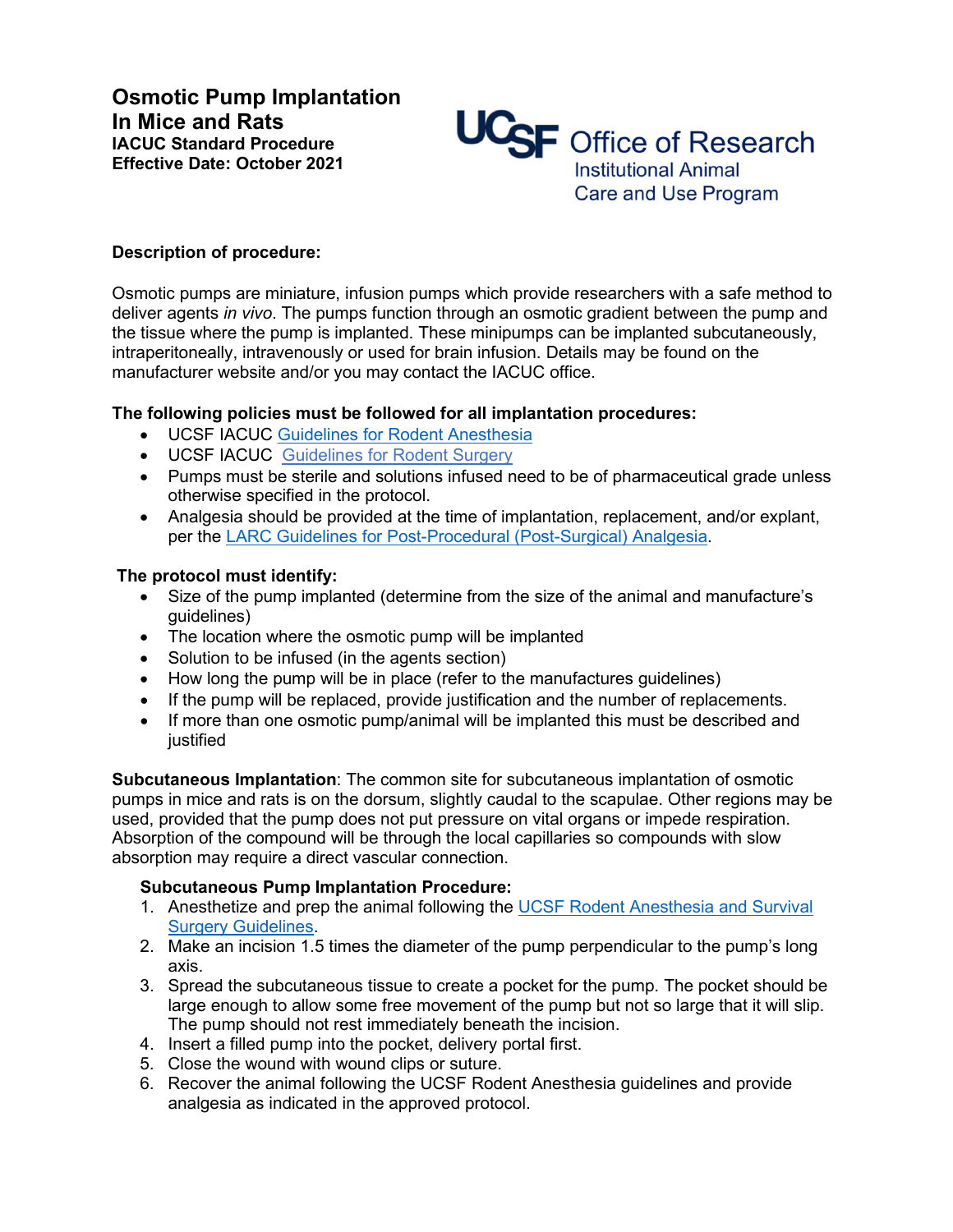**Intraperitoneal Implantation**: Osmotic pumps can be implanted in the intraperitoneal cavity in animals. Allow 24 to 48 hours for the animal to recover after the procedure as feeding and weight gain may be disrupted. For substances which are extensively metabolized by the liver (they have a high "first pass effect"), the intraperitoneal route of administration may produce highly variable concentrations of agent in plasma. Therefore, the intraperitoneal route should be avoided with agents that have a significant "first-pass effect."

# **Intraperitoneal Pump Implantation Procedure:**

- 1. Anesthetize and prep the animal following the UCSF Rodent Anesthesia and Survival Surgery Guidelines.
- 2. Make a 1 cm midline skin incision in the lower abdomen.
- 3. Tent the musculoperitoneal layer and incise the peritoneal wall along the linea alba directly beneath the skin incision.
- 4. Insert a filled pump, delivery portal first, into the peritoneal cavity.
- 5. Close the musculoperitoneal layer with absorbable suture taking care to avoid perforation of the underlying bowel.
- 6. Close the skin incision with wound clips or suture.
- 7. Recover the animal following the UCSF Rodent Anesthesia guidelines and provide analgesia as indicated in the approved protocol.

**Intravenous Infusion via the External Jugular Vein:** Using a catheter, pumps may be used to deliver directly into the venous or arterial system. The following procedure details the placement of the catheter in the external jugular vein and requires the attachment of the catheter to the pump. This site is preferable because of its size and ease of access. Alternatively, other sites may be used if described in the protocol.

# **External Jugular Vein Pump Placement Procedure:**

- 1. Prepare the pump and an appropriate size catheter for placement.
- 2. Anesthetize and prep the animal following the [UCSF Rodent Anesthesia and Survival](https://iacuc.ucsf.edu/guidelines)  [Surgery Guidelines.](https://iacuc.ucsf.edu/guidelines)
- 3. Position the animal in dorsal recumbency and elevate the neck to display the ventral neck.
- 4. Make an incision just lateral to the trachea and dissect down to the external jugular vein so that it can be elevated.
- 5. Ligate the cephalic end of the vein and place two loose ligatures around the cardiac end of the vein.
- 6. Insert the catheter into the jugular vein and control hemorrhage with gentle traction on the cephalic suture ends.
- 7. Tie the cardiac ligatures around the catheter and then tie the cephalic ligature. Trim the ends of all three ligatures close to the knots.
- 8. Create a pocket on the dorsum of the animal in the midscapular region. Place the pump in this pocket allowing the catheter to reach over the neck to the external jugular vein to permit free head and neck movement.
- 9. Feed the caudal end of the pump through the tunnel into the pocket.
- 10. Use a two-layer closure with absorbable material in the underlying fascia and an additional layer of closure for the skin (using wound clips or suture).
- 11. Recover the animal following the UCSF Rodent Anesthesia guidelines and provide analgesia as described in the approved protocol.

**Local Administration of Drugs to the CNS:** Direct access to the CNS is useful for testing those agents that affect the CNS but do not cross the blood brain barrier appreciably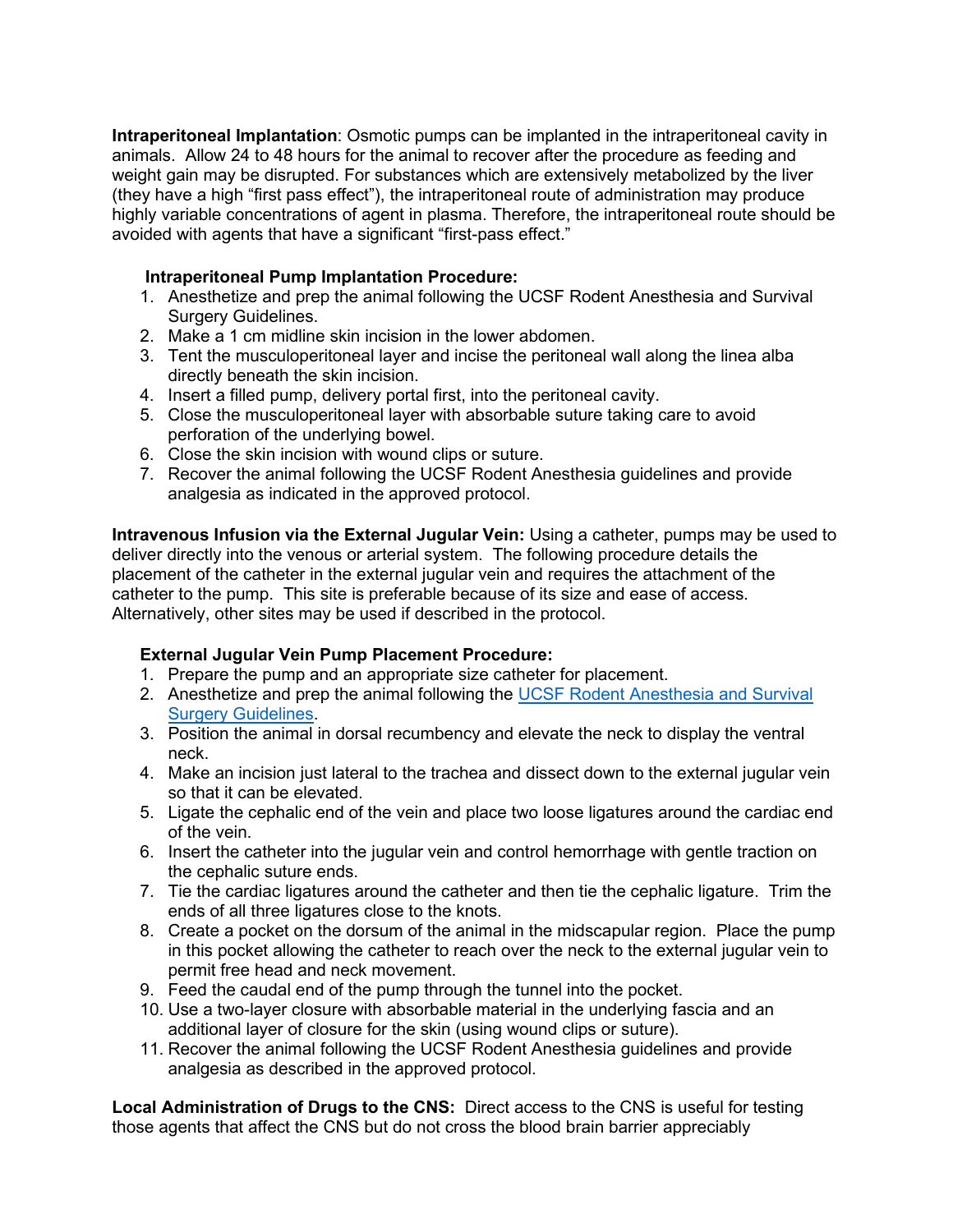# **Procedure for rats:**

- 1. Anesthetize and prep the animal following the UCSF Rodent Anesthesia and Survival [Surgery Guidelines](https://iacuc.ucsf.edu/guidelines) and then place the animal in a stereotaxic apparatus.
- 2. A local block is recommended before making the skin incision. Make an incision to expose the skull and remove the periosteal connective tissue.
- 3. Identify bone suture junctions bregma and lamda to determine and mark the location for cannula placement.
- 4. Drill a hole in the marked stereotaxically correct location. This hole will receive the cannula.
- 5. Insert the cannula attached to the pump through the skull and cement in place.
- 6. Drill a second hole partially through the skull lateral to the cannula to attach a small screw to anchor the cannula taking care not to go through the entire cranium. The screw should extend 1-2 mm above the skill.
- 7. Dry the skull surface and cover the cannula, implantation site and anchor screw with dental cement or cyanoacrylate adhesive.
- 8. After the cement has set, prepare a subcutaneous pocket in the midscapular area to receive the osmotic pump.
- 9. Insert the osmotic pump attached to the catheter leading to the brain cannula into the subcutaneous pocket. The delivery point should be pointed toward the cannula site. The catheter should allow free motion of the animal's head and neck.
- 10. Close the incision with wound clips or suture.
- 11. Recover the animal following the UCSF Rodent Anesthesia guidelines and provide analgesia as described in the approved protocol.

**For mice:** Follow the procedure as detailed for rats with the following exceptions:

- Do not use a stay screw or dental cement as the skull is too thin to support a stay screw.
- The upper portion of the plastic cannula which is used for attachment to the stereotax arm needs to be removed prior to closing the incision.

### **Targeted Delivery using an osmotic pump**

Osmotic pumps can be used to expose a specific, limited region to a compound. Through a catheter introduced into the arterial blood supply to an organ or affixed within or adjacent to the target tissue, the pump provides continuous and controlled input of a compound. A variety of organs and tissues have become target sites for drug delivery using this method, including: arterial wall, mammary gland, muscle, bladder, nerve, bone, ovary, pericardial space, prostate, eye, ear, stomach, testis, kidney, liver, trachea, lymph node, and uterus. Targeted delivery, including target tissue and surgical access, should be described in detail in the protocol.

### **Explanting Osmotic Pumps**

A pump should be removed for the following conditions:

- To verify delivery by measuring residual volume
- To verify stability & bioactivity of the test agent in solution
- No later than the recommended "explant by" date provided by the manufacturer and listed in the protocol
- To replace it with a new pump in order to continue infusion.

Note: IACUC approval is needed if the pump is to be replaced. Also, explanted pumps cannot be re-used.

### **Explantation Procedure – Survival animals**